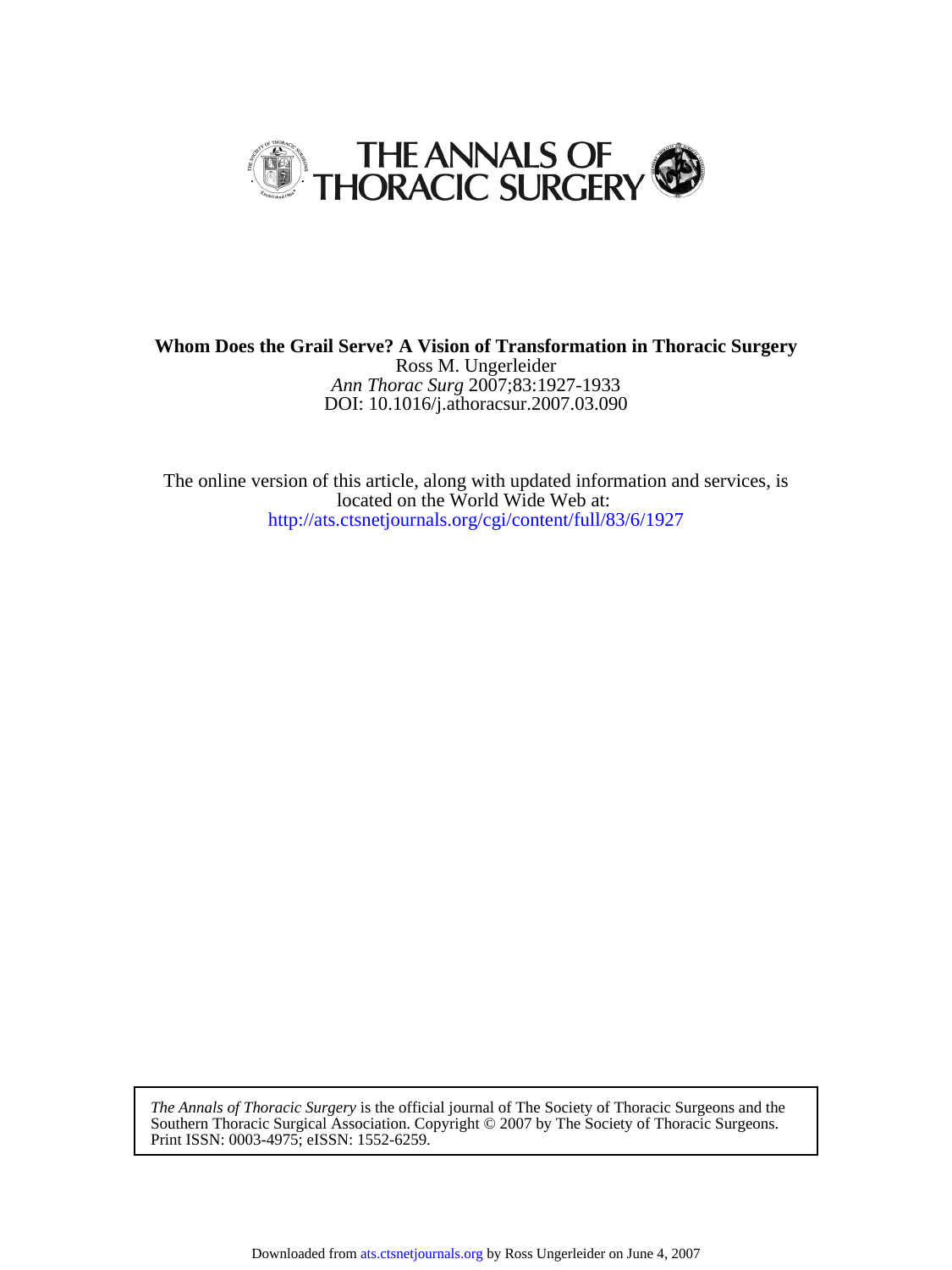# **Whom Does the Grail Serve? A Vision of Transformation in Thoracic Surgery**

## **Ross M. Ungerleider, MD, MBA**

**Cardiothoracic Surgery, Oregon Health and Science University, and Pediatric Cardiac Surgery, Doernbecher Children's Hospital, Portland, Oregon**

**I would like to present my presidential address in the f** form of a story.

**It is about a journey that I am on. Although deeply personal, I have decided to share it with you in the hopes that some of you will also find important meaning in it. I believe it is about a journey we are all on [\[1–3\].](#page-7-0)**

**The story is about a young man named Parsifal, who is innocent, passionate, idealistic, and ambitious. He sets forth to accomplish great things that will make a difference in the world. And of course, bring him recognition. Along the way, Parsifal has epic adventures, and eventually, he finds that the journey hasn't really been about him after all—it is about something much larger than he.**

**The story of Parsifal is an old story that dates back to around 1130 AD. Many writers have referred to it as the "hero's journey" [\[2, 4, 5\],](#page-7-0) and it traces our path through the chapters of our career. The journey requires a period of** *Soul Searching* **(which is really about reconnecting to the call), and it finally leads to** *Enlightenment and Transformation.*

**This journey is universal to each of us, and to our profession. We are in the time of reconnecting to the call. It is a time when we redefine our pursuit. It is a time of magnificent opportunity [\[6\].](#page-7-0)**

**Man's quest for the Grail\* is about the journey of every person who searches to find what he or she is truly meant to be, and how their life has meaning. That is why we search for it so passionately.**

**In the story, you may recognize yourself, or at least some pieces of yourself, in Parsifal. So, please, open your hearts and your imagination and most of all, remember that most wonderful of stories: the story that is you. . .**

#### **Prologue**

**Our tale begins at the Grail Castle, which is in serious trouble. Its king has been wounded. His wounds are so severe that he cannot live as he is; yet, he is incapable of**

**© 2007 by The Society of Thoracic Surgeons Ann Thorac Surg 2007;83:1927–33 • 0003-4975/07/\$32.00**

**dying. He is the personification of Thoracic Surgery. He groans, he cries out, he suffers constantly.**

**How did this happen to such a great and mighty king? Legend has it that when he was a young and virile knight, he was full of vision and he sallied forth to find conquests to consummate and validate his vision. He was a powerful knight, and his conquests were legendary. In a world that worshiped knights, he was a leader, and he thought he would never fall.**

**One day, he came across a pagan knight—the knight of sensuousness and earthly pleasures—the knight of earthly passion. This powerful knight enticed our hero into battle. They did what knights do: they lowered their visors, leveled their lances, and rode with great fury towards each other. The knight of vision and the knight of passion clashed in horrifying combat. The pagan knight was killed, and the Vision King received a terrible wound to his groin. The groin wound means that the Vision King, king of the Grail Kingdom, our kingdom, is wounded in his generative ability, which diminishes his capacity to create and to innovate. The Vision King is too ill to live as he is, but he is unable to die.**

**The implications of this battle are enormous. In the Grail Kingdom, passion is dead and vision is left badly wounded. How can this have happened to our kingdom of thoracic surgery?**

**The Grail Castle is in serious trouble.**

**The Vision King presides over his court in the Grail**



**Published by Elsevier Inc doi:10.1016/j.athoracsur.2007.03.090**

**Presented at the Fifty-third Annual Meeting of the Southern Thoracic Surgical Association, Tucson, AZ, Nov 8–11, 2006.**

**Address correspondence to Dr Ungerleider, Cardiothoracic Surgery, Oregon Health and Science University, John C. Hursh Chair, Pediatric Cardiac Surgery, Doernbecher Children's Hospital, 3610 SW Veterans Hospital Rd (8451), Portland, OR 97239; e-mail: ungerlei@ohsu.edu.**

**<sup>\*</sup>In this story, the Grail is a metaphor for vision and transformation. It is not intended to have religious implications of any kind. This is meant to be a story for all of us who aspire to leave something behind that changes the world. The Grail (and the quality of our search for it) is the container for that dream.**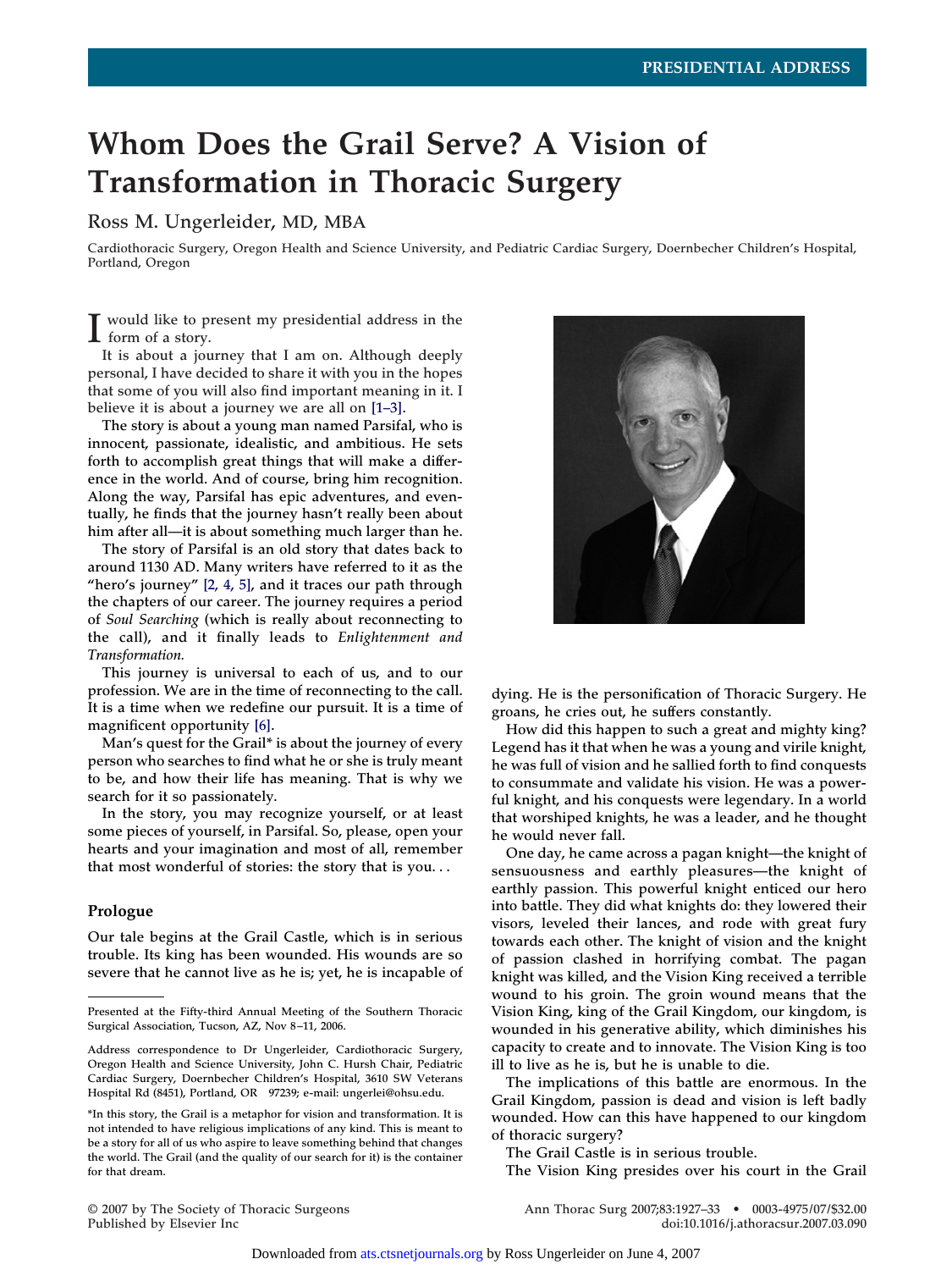

*Fig 1. (A) A representation of the knight that lured Parsifal to begin his quest (photo by Comstock Images). (B) The surgeon "knight" with all the accoutrements of the trade.*

**Castle where the Grail,\* the chalice from the Last Supper, is kept and worshipped in a nightly ritual [\[4, 7, 8\].](#page-7-0) The King lies on his litter enduring his suffering while a procession of profound beauty takes place. A fair maiden brings the Grail, which in keeping with the transformative vision it can bestow, glows with light from within. Each person receives wine from the Grail and realizes their deepest wish even before they voice it. All, that is, except the wounded King, who may not drink from the grail. Only those in whom creative forces still stir can quaff its nectar of** *vision-granted.* **This surely is the worst deprivation of all: to be barred from the healing essence of creativity and salvation when it feels like you are surrounded by others who seem to be getting what you want. And it is frustrating because you have no idea how to get that satisfaction for yourself.**

**But that is exactly what happens when vision is wounded and passion is dead.**

#### **Innocence**

**In a land far away, but not so different from our world today, a boy is born. His name is Parsifal. Like all medieval names, Parsifal has meaning: it means "innocent fool." This is not a derogatory name. It refers to a person who has never imagined that they contain within them the power to generate transformational change. It may seem strange that redemption comes from someone so unlikely, but Parsifal, and those of you who carry a Parsifal piece inside, are the heroes and heroines of this tale.**

**I would like you each to take a moment to appreciate that Parsifal quality that exists in you: your own unique spark that believes you can leave behind something meaningful and important. It was probably there when you decided to become a thoracic surgeon, or to pursue**

**any dream, and it is still there! It is important that you connect to this piece, because it will be our salvation, and I am glad you have it with you today.**

#### **Hearing the Call**

**Parsifal lives with his mother on a farm in the Kingdom of King Arthur. He is playing in the field one day when a knight comes riding by wearing all his impressive equipment (Fig 1A)—the uniform, the headgear, the mask, the lance—all the accouterments of knighthood (Fig 1B). Parsifal is so dazzled that he dashes home to tell his mother he has seen a god. He is on fire with this excitement and decides to leave immediately to join this wonderful man-god and his colleagues.**

**Parsifal happily embarks on the journey to begin his career. He asks everyone he meets: "Where are those wondrous knights?" The look in an adolescent's eyes when he starts his journey conveys the question, "Where is IT?"—the "it" always being vaguely defined. But IT is an achievement that exists in the external world, a personal accomplishment that can be recognized. A conquest that will produce a reward, and that reward, that acknowledgement, will bring true happiness [\[7\].](#page-7-0) When we began our journeys, we really thought that the reward was "out there." Today, I hope you will learn it is "in there." It is there right now, in each of you. And it can be rediscovered.**

## **Training**

**Needless to say, Parsifal finds the knights and they laugh at him.**

**"You want to be a knight?" Why you are nothing more than a foolish boy. A knight of King Arthur's court needs to be serious. Full of himself. Well . . . Godly."**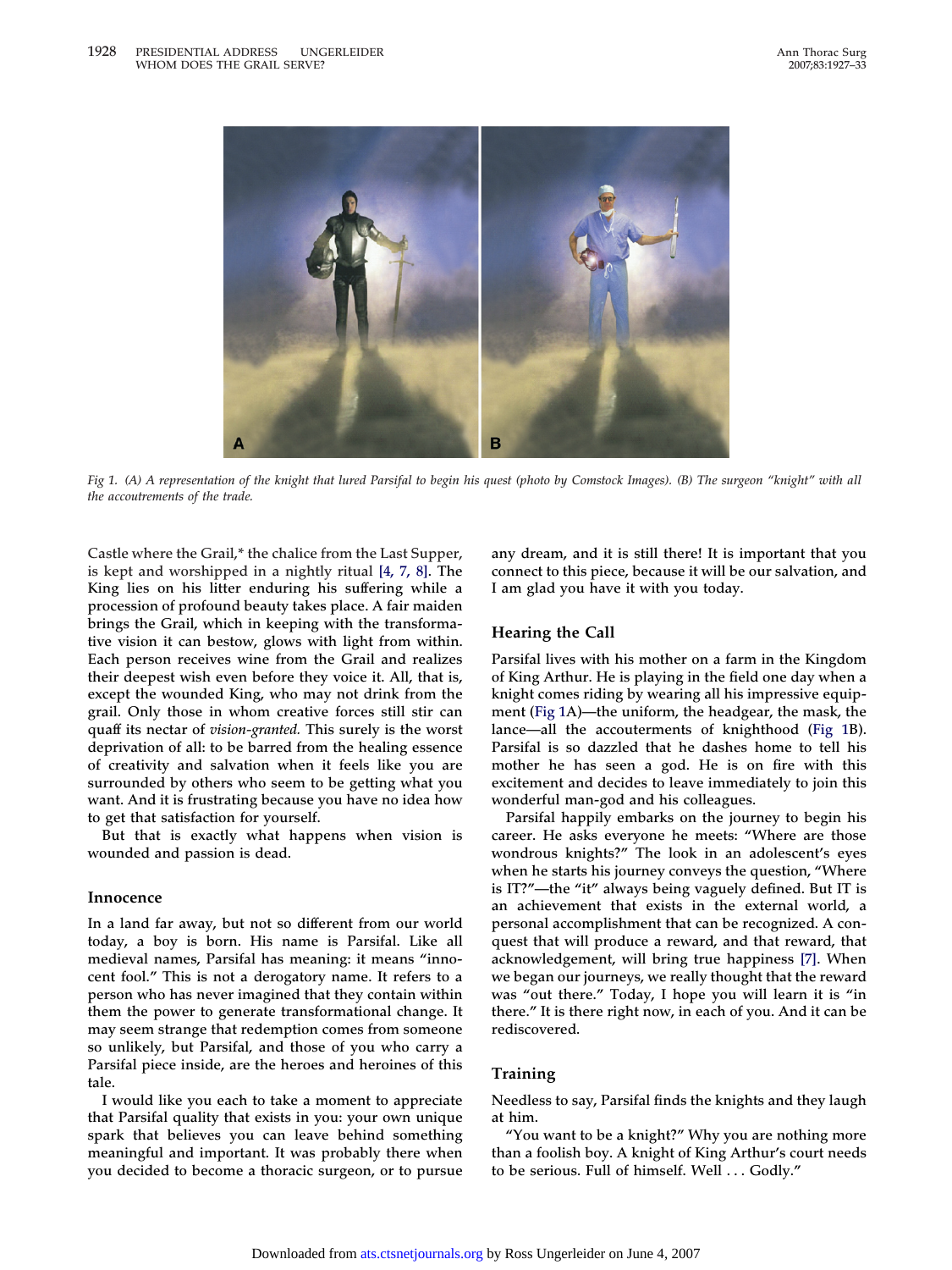**But Parsifal has a certain sweetness, and he convinces the knights to bring him to King Arthur so that he might be duly knighted, and they share a twinkling smile. He goes to King Arthur's court and learns that the usual process for becoming a knight takes many years, some of which can be spent in a lab, and if he is willing to accept this requirement, it will help him in his quest.**

**During his training, Parsifal encounters Gournamond [\[7, 8\],](#page-7-0) who becomes his Godfather. Today, we might call him a mentor. Gournamond truly cares about Parsifal and wants to guide him as he learns the responsibilities of being a knight. Perhaps you have had Gournamonds. This is a nice moment to be silently grateful for them. I have had several.**

**Dr David Sabiston created an environment that fostered learning and growth. He was never easy on me as he pushed me to my potential, and I never doubted, not for one instant, that he cared deeply about me, and in fact, for all of us who were his students. I am grateful to have had the benefit of his incomparable support. Dr Paul Ebert taught us by example, and I have enjoyed embellishing my stories about him because I don't think it is possible to exaggerate what is in his heart and what he gave to those of us fortunate enough to learn from him during our training. And Jean McLendon. It was from Jean that I learned the importance of asking the Grail Question. It is part of what I hope you learn today.**

**Gournamond teaches Parsifal information vital to attaining manhood: he must never seduce or be seduced by a fair maiden, a metaphor for fleeting, earthly pleasures (rewards, achievements, stuff).** *And,* **he must search for and serve the Grail Castle with all his might. At the end of the training period, each knight has the opportunity to enter the Grail Castle. He must be prepared, for when the Grail is passed to him, he is to ask a certain question, and simply by the asking, he can heal the wounded king. In that moment, when he has the Grail in his hands, he must ask:**

#### *"Whom does the Grail serve?"*

**What would knighthood be worth if it were not for some noble end? And the Grail Castle, as you may recall, is in serious trouble.**

## **Beginning**

**Early in his adventures, and soon after he leaves Gournamond, Parsifal begins to feel very knightly. He rescues a good share of damsels, slays a few dragons, and of course, rights some wrongs. One day, as nightfall approaches, he asks passersby if there is a lodge or a tavern nearby where he might spend his night, for even in that era, all knights were concerned about work hours and sleep deprivation.**

**He is informed that there is no habitation within 30 miles. As he grows weary and approaches desperation, Parsifal encounters a man who seems to be in terrible pain and yet who inexplicably appears to be waiting patiently for him by the side of the road. He asks the man if there is any place to stay the night. The man, who is the** **Vision King, invites him to his humble abode. "Just go down the road a little way, turn left, cross the drawbridge."**

**Parsifal obeys and the drawbridge brushes the back hooves of his horse as it snaps shut behind him [\[7, 8\].](#page-7-0) It is very dangerous to enter the Grail Castle, and many a youth is unhorsed—they lose touch with the core of who they are and get carried away with their own myth—as they make the transition from what is valued in the external world compared with the inner world of the Grail Castle. In the Grail Castle, we are expected to ask difficult questions and be open to the answers. That takes enormous courage.**

**A great ceremony is in progress. The Vision King lies groaning in agony on his litter, and a fair maiden brings in the Grail itself. A great banquet is held, and everyone is given what he or she wishes from the Grail even before they formulate their wish. Everyone, that is, except the Vision King. Because of his wound—the groin wound that has impaired his generative capacity—he is deprived of drinking from the Grail [\[7\].](#page-7-0)**

**The Vision King's niece brings a sword that the King straps to Parsifal's waist. This is the sword of experience, and it is to be Parsifal's for the rest of his career. Its metal is magical and grows stronger with age—a gift to make him an even mightier knight. From this sword, Parsifal gains power to accomplish the remaining tasks of his life.**

**Another gift is available at the Grail Castle, but Parsifal does not pass the required test and therefore does not receive this gift. There is a legend in the Grail Castle that one day an innocent fool will wander into the Castle, and when the Grail is passed to him, he will ask the Grail question, and heal the wounded Vision King and with him the entire Grail Kingdom. Everyone in the Castle except Parsifal—knows this legend and watches keenly to see if Parsifal, who certainly has all the attributes of an innocent fool, will ask the healing question.**

**But Parsifal does not ask. He is mute in the presence of the Grail and the Vision King. Soon, the King is taken, groaning and writhing in agony, to his chamber. The other knights and ladies disperse, and Parsifal is escorted to his sleeping chamber. The next morning, Parsifal finds himself alone, on top of blankets in the middle of the deep forest. There is no Castle to be seen or any other habitation for 30 miles.**

## **The Pursuit of Learning, Achievement, and Recognition**

**Parsifal fails to ask the Grail question because he is too young. He is still a learner. In that phase, all we know is we need to serve ourselves, so the Grail is not important. We need to prove, first, that we belong in the kingdom before we can be bothered with thoughts about what the kingdom might need from us. In this "Learning Phase," the learner is connected to the rules of his profession, and he follows them carefully, paying attention to how the experts claim thoracic surgery is done. This is similar to the way an inexperienced cook is more comfortable following recipes to the measure. The King honored the**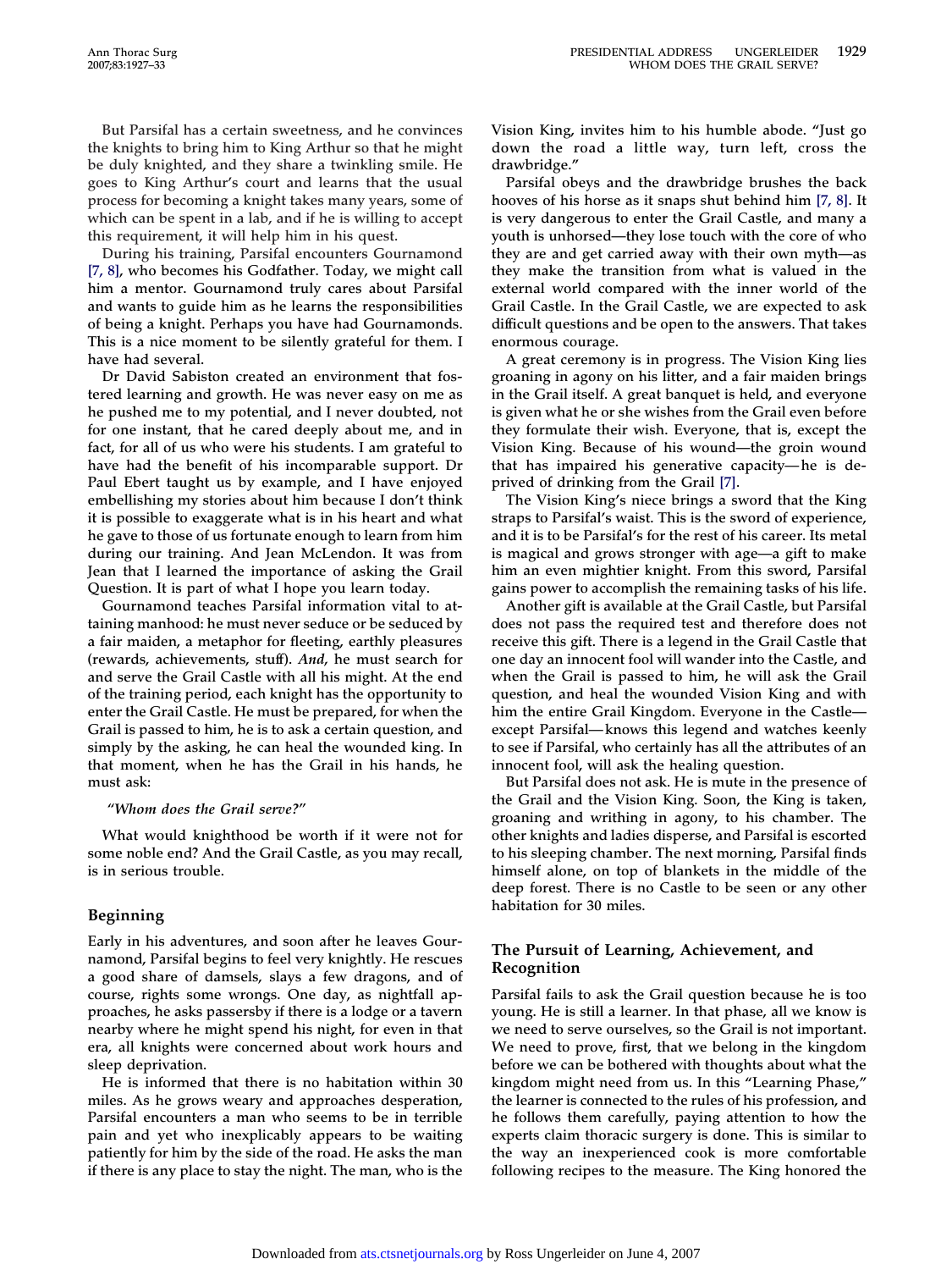<span id="page-4-0"></span>

*Fig 2. The conflictive nature of reality depending upon perspective. Do you see a young woman, an old woman, neither, or both?*

**importance of the Learning Phase by bestowing on Parsifal the sword of experience. He will need this sword if he someday comes back to the Grail Castle to rescue the kingdom.**

**Some of you are in that learning phase. It is an exhilarating time. Someday you will need all you have learned when the Grail Castle presents itself again. As it will.**

**It takes 20 more years of arduous knight-gallantry before Parsifal learns how to stand strong in the presence of the Grail. He must earn the right to return to the Grail Castle, and his years of knight's gallantry gradually strengthen him sufficiently so that he can ask for a second entrance.**

**During this time, Parsifal leaves the Learning Phase. Although he cannot determine exactly when the transition happens, the progression is marked by his describing new, innovative ways to save damsels, slay dragons, and right the worst of wrongs. He is comfortable with knighthood and seems to understand its** *flow***[\[9\].](#page-7-0) He is in the "Knowing Phase." He knows how to deviate from the recipe to produce creations that are unique and spectacular. They become his contributions and legacy to his field.**

**Many here can relate to that wonderful part of knighthood. It is that magnificent period where we just "get it." We know Thoracic Surgery. We are comfortable deviating from the rules to produce innovations—challenges to the conventional wisdoms that define the standards of our field—and from this, we create change and progress. Our innovations are transformed by the energy of "the flow" into solutions that no one has thought of . . . yet.**

**Parsifal has been in the flow. He has made so many conquests that he is now a legend. He has transformed the way of knights by his innovations in Dragon Slaying, Damsel Saving, and Wrong Righting, and has in fact been elected as President of the Sovereign Tribunal Serving All (STSA). A cortège of pages from the Castle summon him to appear before King Arthur to be proclaimed the greatest knight ever. I need to mention that this is not a story about me—it is a story about you. Each of you. And it is about all of us.**

**Parsifal, with his sword of experience now shining brightly, has achieved more than any other knight in Arthur's court. How can he be the innocent fool destined to ask the Grail question? Surely we must have him confused with someone else.**

## **The Soul Search—Reconnecting to the Call**

**Enter the Hideous Damsel.**

**In the midst of the great ceremony, extolling all of Parsifal's worldly accomplishments, at the very height of the 3-day festivity marking the STSA celebration, a most hideous damsel appears and puts an instant damper on all the celebration [\[7\].](#page-7-0)**

**Her mission is to present the other side of the coin at the festival, a task she accomplishes with surgical precision. She recites all of Parsifal's sins and stupidities, the worst being his failure to ask the healing question in the Grail Castle. Parsifal is humbled and left silent before the court that only a moment before had been praising him to the sky. Just when we think we have arrived at the height of knowing, just when we think the journey is over, we find out it has only just begun.**

**The opportunity to transform requires that we get to this point.**

**With the certainty of sunset, the Hideous Damsel walks into a man's life just when he has reached the apex of his accomplishment [\[7\].](#page-7-0) We need to expect her.**

**Thoracic Surgery has needed to expect her.**

**Accomplishment is not protection against meaninglessness. The accomplished man is most likely to ask the unanswerable questions about his worth and the meaning of his life. The Hideous Damsel carries anguish and doubt—the reflective, critical feelings that visit any intelligent man at mid-life [\[7\].](#page-7-0) She reminds Parsifal that to move forward, he needs to confront the most perilous "knight" of all: the "Dark 'Knight' of the Soul." This battle is waged late in the evening, as he lies awake, wondering what life has all been about. The angst usually comes around 2** am**, after the pager has gone off and you can't get back to sleep. This knight has brought down many heroes.**

**The savor of life has gone; unanswerable questions torment him. "What is the use of going to work? What difference does it make? What good is it?" He thought he was pursuing a life fit for a man-god. He has been saving lives, destroying the demons of disease, and creating innovations that have transformed his world, but as it turns out, these are just human pursuits. He knows in his heart he is not a god. What was he thinking when that**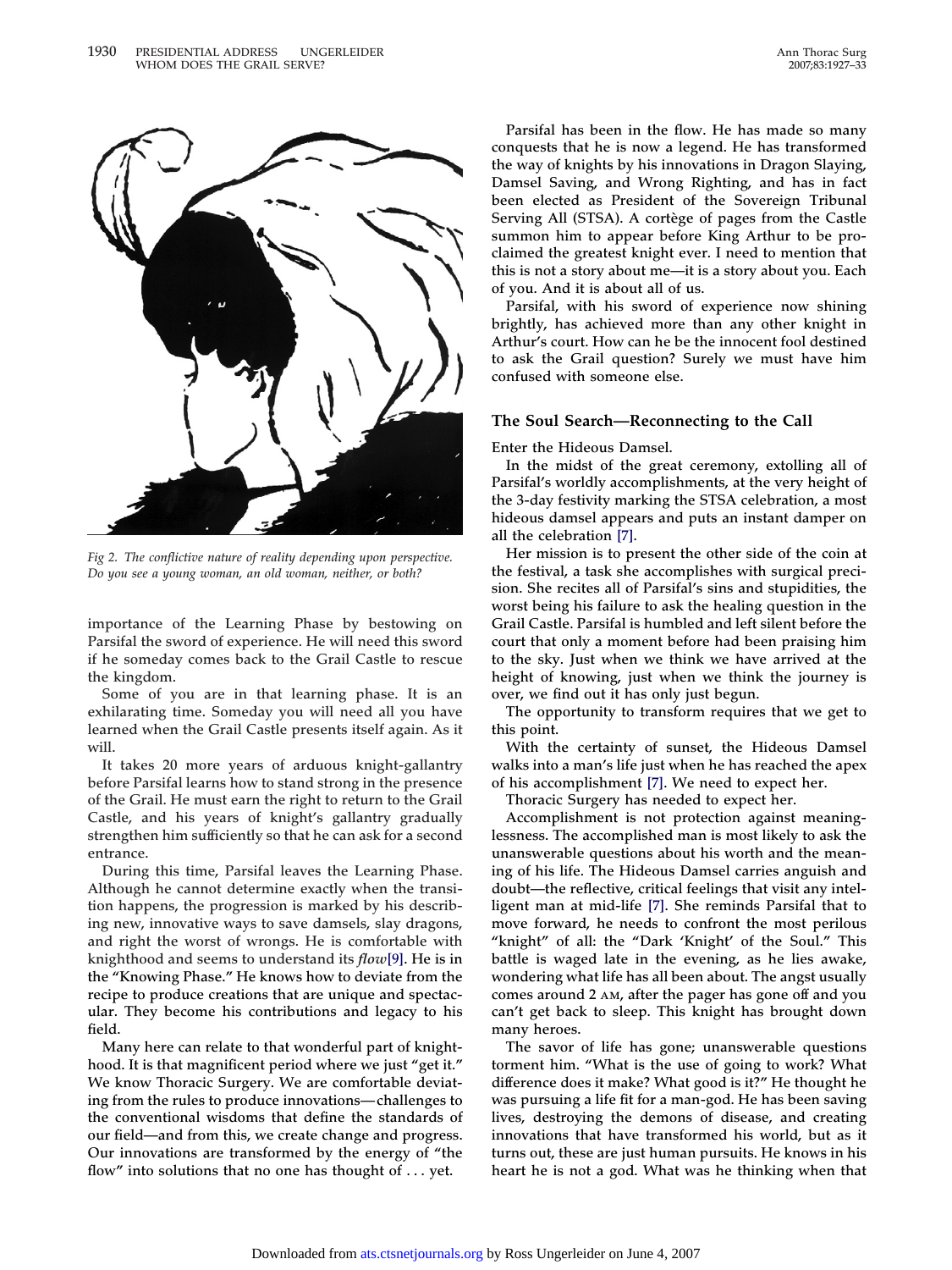<span id="page-5-0"></span>**first vision of that fabulous knight swept him away? Being a knight isn't what it used to be. The world is changing. In fact, there are others out there doing the work he used to do. He is feeling obsolete. Why? Woman pleases him no more, his children are gone, and vacations don't soothe any more. Just when he begins to have the time and the means for a pleasurable life, that goal feels meaningless.**

**This is the work of the Hideous Damsel.**

**Like many adversaries in life, the Hideous Damsel also brings a gift. Look at this image of the Hideous Damsel [\(Fig 2\)](#page-4-0). It demonstrates the conflictive nature of "reality" that can exist depending on our perspective. As you look at this picture, some of you may see the old woman. For today's purposes, you see the Hideous Damsel. And some of you may see only the young woman. Some of you may not see either, and a few of you, with discipline, can see** *both* **simultaneously.**

**In life, we sometimes get stuck with the perspective that we see [\[10–13\].](#page-7-0) When we are stuck, we cannot imagine how things can be any other way, and we are especially irritated with those who see otherwise. This is the gift of the Hideous Damsel, because her arrival presents us with the opportunity to consider another explanation—another path—a different context for our pursuit, which will unlock our ability to ask the Grail Question. To banish her is to prevent our chance of returning to the Grail Castle and healing our ailing king. To seek the truth, you must simultaneously hold opposites in your mind—you have to be able to live with ambiguity. Such is the peculiar nature of perspective. The "real" truth includes all sides. It is a consensus of perspectives.**

**After the Hideous Damsel's visit, Parsifal retreats into the "foul rag and bone shop of the heart " [\[14\],](#page-7-0) the dark place where authentic work is done. Not the fancy, spectacular work of the knight who illuminates the dark with a gleaming lance. No, this is the work that traces back into the geography of the soul where there is no map, and without courage and vision, a knight could get lost and never return.**

**Perfection is no longer important, but consciousness is.**

**If anyone is humble enough and of good heart, he can find the interior castle and the Grail solution. The solution is not "out there." Parsifal has had the arrogance beaten out of him by 20 years of fruitless searching, and he is now ready to reenter the castle and ask the question.**

**Just down the road, turn left, and cross the drawbridge.**

## **Enlightenment and Transformation**

**Parsifal finds the same traditional Grail ritual that he witnessed once before. The wounded Vision King lies groaning on his litter, poised between life and death. A fair maiden bears the Grail from which all present may partake—all except the Grail King.**

**Once again, the Grail comes before him, but this time the humbled Parsifal is prepared and he asks the question that is his contribution to mankind—my contribution to you today: What is it?**



*Fig 3. (A) The illusion of the cow. For Fig 3B, see next page.*

**Today, in this moment, embrace the Parsifal dream that is in each of you, that part that knows you are here to make an important contribution to this world. And ask the question:**

## *"Whom does the Grail serve?"*

**Remember that question. You will need it someday. What a strange question! However, the question is the most profound question we can ask:**

#### *"Whom DOES the Grail serve?"*

**In the Learning Phase, we think we know the answer and are quick to respond [\[7\]:](#page-7-0)**

- *I* **am the center of gravity** *I* **work to improve** *my* **life** *I* **am working toward** *my* **goals** *I* **am increasing** *my* **equity**
- *I* **am making something of** *my***self**

**In the Knowing Phase, where we are self-actuated and think we are approaching our dreams, we answer the question again, only differently [\[7\]:](#page-7-0)**

*I am searching for happiness*

**Which is to say that**

*I* **want the Grail to serve** *me.*

**I have earned it. After all, haven't I been a magnificent knight? Look at all I have done.**

**No sooner is the question asked than the answer comes reverberating through the Grail Castle halls:**

*"The Grail serves the Grail King"*

**Which means that the Grail (our vision) serves something greater than ourselves.**

**The Grail doesn't serve us.**

**We serve the Grail.**

**The wounded Vision King rises at this moment and sings a wondrous song of triumph, power, and strength.**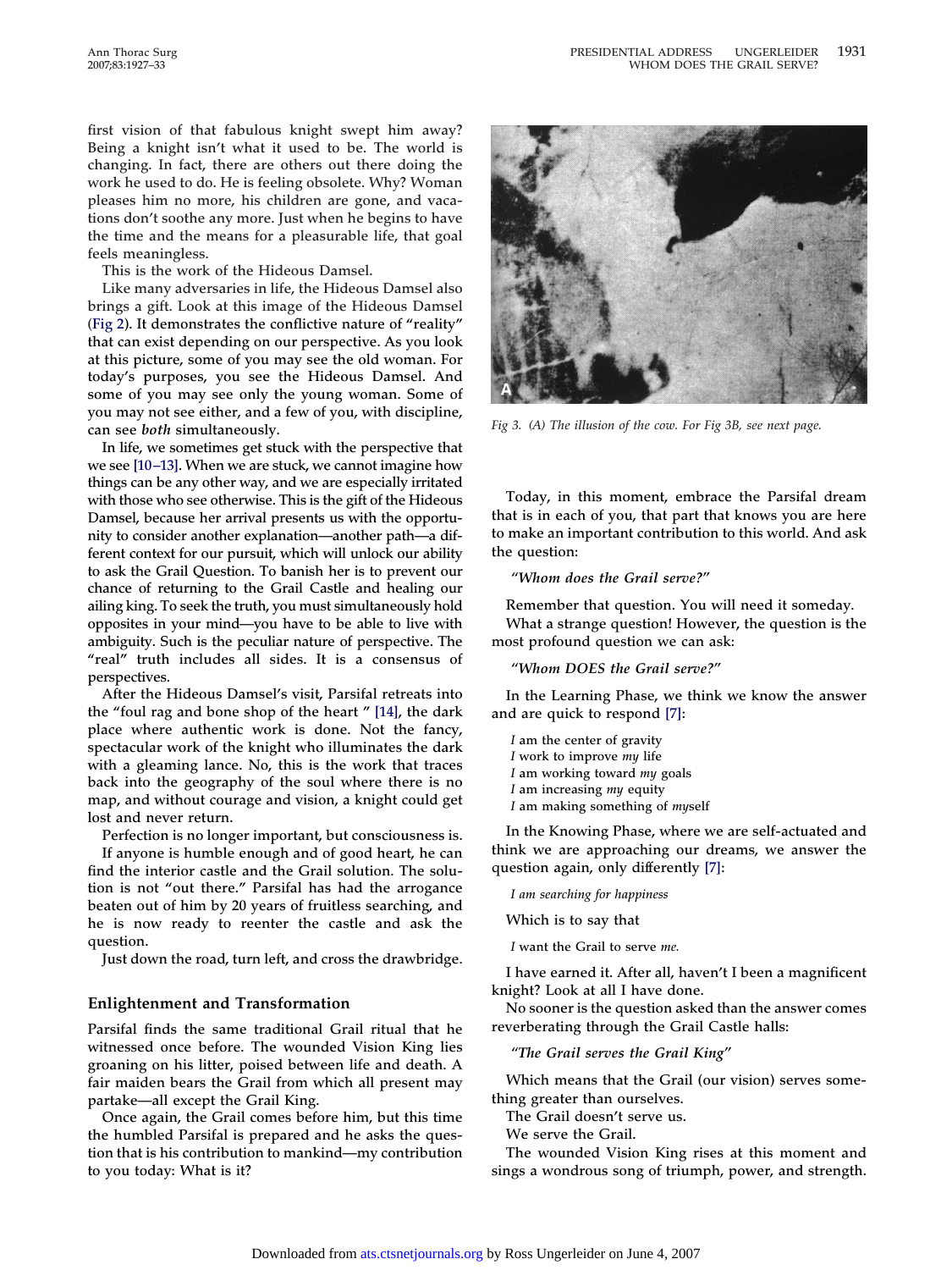

*Fig 3. (B) The cow in Fig 3A, for those who could not see it otherwise.*

## **Epilogue**

**This is an old tale, written centuries ago. But the story remains so relevant to us today. The King, with his vision wounded and floundering, and his passion dead, is too sick to live and too strong to die. He represents our profession, and he is waiting for us to ask the Grail question. Notice we do not need to answer the question, only ask it. To ask well will invite answers. This room is full of people who will help provide the answers to how we will serve the Grail.**

**We, like Parsifal, have been on a wondrous quest. Wearing the full accoutrements of our knightly trade, we have rescued, combated, and righted. We have committed ourselves to the glorious realm of thoracic surgery. No one can take from us our gifts, our talents, our skills, and our knowledge. And with our swords of experience we win many battles. Our profession gives us great rewards, and we have confused those rewards with happiness and success.**

**The Vision King and the entire Grail Kingdom are suffering, and we want to restore it. To what it was? Once wounded, there is no healing force that can eradicate a scar. Healing occurs through the regenerative power that submits to, accepts, and welcomes transformation.**

**Some of us are in the exhilarating "learning phase." Enjoy what you are learning. Engage in it and remember that learning is difficult. Learning requires listening and a willingness to ask questions and be open to exploring new possibilities. To be a lifelong learner is to invite struggle and change [\[15\].](#page-7-0) There is little I do today that I learned as a resident or young surgeon, and I suspect that is true for many in this room.**

**Some of you have entered the "knowing phase," and you have the confidence of the greatest knights. You have learned and are now in the flow of the field. Your creativity and genius will help change our world. Let go of what was and help us understand what can be. The Vision King cannot die. He needs the rejuvenation that comes from your imagination and from your dedication and courage to continue the Grail quest.**

**And then there are some here who are ready to enter that final phase—the "serving" phase—and it requires transformational work so that we can ask the question:**

#### **"Whom does the Grail serve?"**

**And there are sure to be other questions.**

**We must to remember to ask questions and not worry about finding answers. They will find us, as long as we invite change. The answers come from engaging in the process of exploring solutions we have never thought of before. The Vision King is healed by the courage it takes to do the asking, not by the answering.**

**Each phase is important and should be treasured: the energy in the learning phase; the creativity and accomplishment of the knowing phase; and eventually, the salvation from the transformational serving phase [\[2\];](#page-7-0) not in some aggrandizing way that serves the self and that tries to keep change from happening, but in a way that creates thoughtful and visionary leadership for those who follow. Those who follow need that from us: permission, inspiration, and courage to create change [\[15\].](#page-7-0)**

**We need our learners. We need to support and nurture them. Identify them, those young Parsifals, those of you in the knowing phase, and give your mentorship graciously, compassionately, and genuinely to them [\[16–18\].](#page-7-0) They need you, and you will need them if our profession is to have a bright future. Be their Gournamond not because you have to, but because you can. They will someday enter the Grail Castle behind us.**

**And for those in the learning phase, do not be impatient. You will learn. I have seen so many young surgeons who, just like me, wondered if they would ever conquer the challenge of a difficult operation or the concepts of a difficult problem. I can assure you that you will. The length of the knightly journey is different for each of us. I cannot emphasize enough how much more you will enjoy the learning phase if you can find compassion for yourself when learning includes struggle [\[11–13\].](#page-7-0)**

**There is a thin line between learning and knowing. I am not certain when you become an accomplished knight, but at some point, it becomes apparent to you that you are. The transition is not definitive, because there are times that learners are knowers and times that knowers are learners. Isn't it wonderful that life works out that way? We never leave the learning phase, but we begin to incorporate more of the knowing, and we are surprised at what we see that we did not see before, like the optical illusion in [Figure 3A](#page-5-0). Once I tell you that there is a cow in [Figure 3A](#page-5-0), you may never see it any other way. Knowing is not incremental, it is transformational. Some of you can see this cow and some of you cannot. I include this image to make a point. If you have not seen the cow, then turn the page, look at the next illustration [\(Fig 3B](#page-5-0)), and then reexamine the photo on this page. We continue to see things as only we can, until we are suddenly able to see them differently. And once that happens, there is no going back—once you learn, you know.**

**Einstein once taught us that, "Problems cannot be solved by the same mind that created them." As we transform our minds, we will see new solutions. The ones we don't see . . . today.**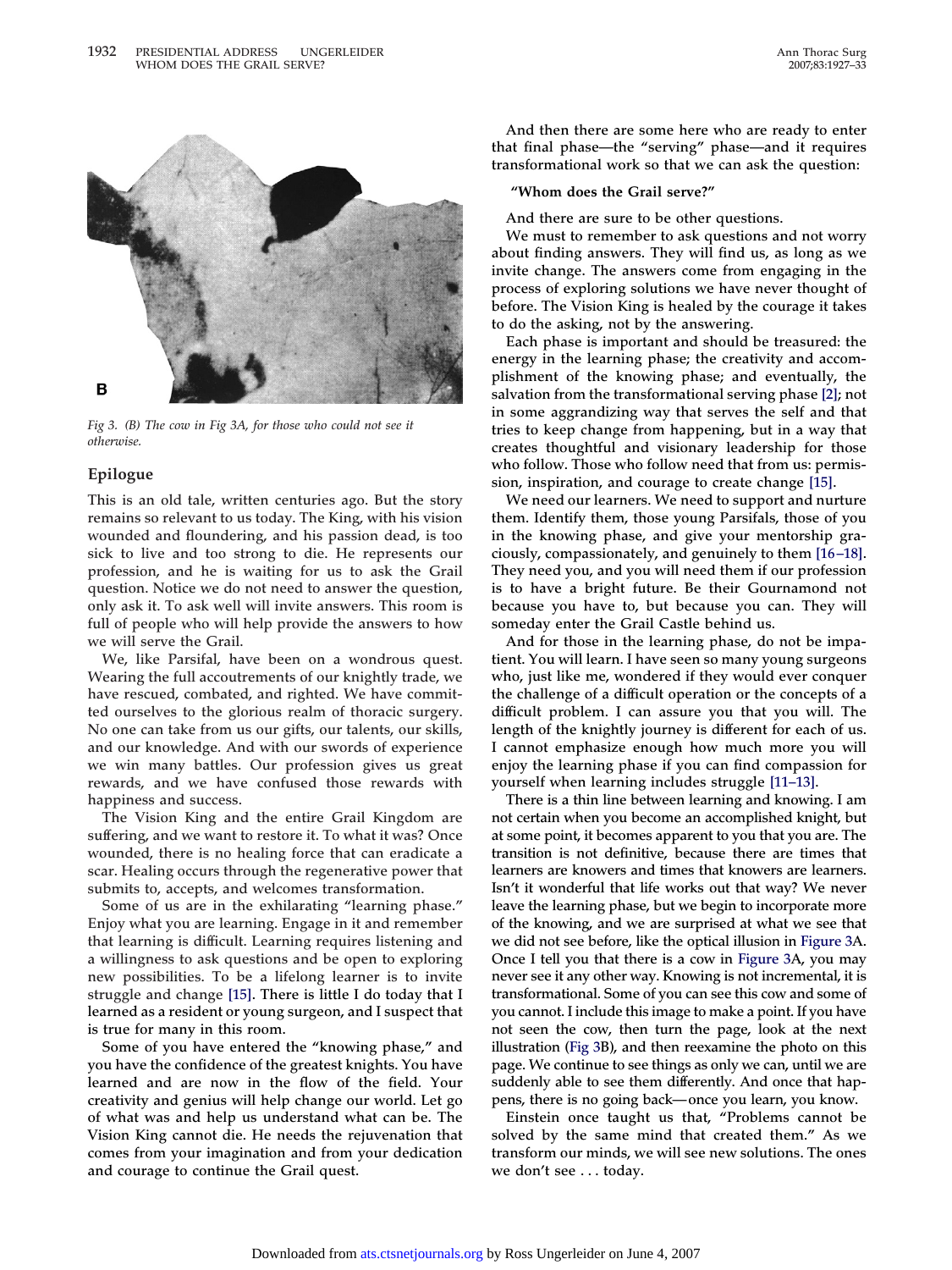<span id="page-7-0"></span>**The longer we are in the field of thoracic surgery, the more we understand it. It is a gift "to know" and to be able to do what we can do for another human being. You have worked hard for that and I wish for you a conscious appreciation of yourself. The sacrifices you have made. The anxieties of enormous responsibility handled with progressively increasing poise.**

**And for those of you who are in the creative, flowing energy of the knowing phase, prepare yourself because the Hideous Damsel knows where you live.**

**Our happiness, our true contentment comes when we realize:**

**It is not the Grail that serves us. We serve the Grail.**

**The Hideous Damsel will ask us to question our belief system. She will have us challenge our patterns and look for new paths. She will remind us of the inexorable necessity for change. We cannot let ourselves feel too satisfied, or too dogmatic, or too tired, or too old to do this. This is where the important work for the future—our future—is done. The noted historian Arnold Toynbee once wrote: "Nothing fails like success" [10]. The old patterns will not work anymore. They never do for the visionary pursuits. And thoracic surgery is a visionary pursuit.**

**The Grail represents vision, transformation, and enlightenment. We can seek the Grail throughout our lifetime and not find it until we know where to look [19]. Finding it requires connection to that unique individual called by your name. There is no one else on this planet exactly like each of you [12]. Each of you carries within you some spark, some special way of being and of seeing that yearns to be unleashed from the old rules that may not serve anymore. It is hard work connecting to that unique and powerful force called "self." It takes courage, insight, and will. But that is the treacherous pathway to finding the Grail.**

**Learning, knowing, serving—what each of you does everyday—takes courage. The fact that we understand courage allows us to enter the Grail Castle and restore our vision. We need to ask, with a fresh,** *beginner's mind,* **the questions about who we are and what we want [20].**

**Ralph Waldo Emerson pointed us in the direction of the Grail search when he wrote:**

#### *What lies behind us and what lies before us are tiny matters compared to what lies within us.*

**The solutions to so many problems aren't "Out There." They are much closer. They are "In There." In you. In each of you. In your ability to embrace and celebrate who you are, what you learn, how you create yourself. It is the parallel process for creating transformative change in thoracic surgery. As you engage in one, you will find new paths in the other.**

**We have great potential energy in thoracic surgery. This energy exists in our potential to imagine, synthesize, and transform ourselves.**

**Again.**

**The Grail Castle is waiting for you to reenter. Unlock the potential of that gift that is inside each of you.**

**The road inside us presents a daunting path.**

**But what we want is just down** *that* **road, a turn to the left, and across the drawbridge. And be careful, because the drawbridge will brush the hooves of your steed as it closes.**

**The development of this address was in itself a journey, during which I benefited from the gift of unconditional support, intellectual contribution, and inspiration from Jamie Dickey, PhD.**

**I am extremely grateful to Donna Dermond, who skillfully and gently guided the development of this parable so that I could express my unusual message in a manner far beyond my own capabilities.**

**I am indebted to Susannah Lai and Scott Eman in the Doernbecher Children's Hospital Media Lab for their extraordinary abilities and imagination in developing unique auditory and visual effects to accompany the presentation of this address at the meeting.**

**This story is dedicated to the enumerable people who have taken time and interest in helping me learn and grow. They comprise an entire spectrum of health care providers, patients, colleagues, and friends (some of whom were present at the meeting) that I have been blessed with in this life.**

#### **References**

- **1. Frankl VE. Man's Search for meaning. New York, NY: Washington Square Press; 1984.**
- **2. Quinn RE. Deep change: discovering the leader within. San Francisco, CA: Jossey-Bass; 1996.**
- **3. Whyte D. The heart aroused. New York, NY: Doubleday; 2002.**
- **4. Durrell S. Healing the Fisher King: spiritual lessons with Parzival, Gump, the Grail, Tao and Star Wars. Miami, FL: Art Tao Press; 2002.**
- **5. Jaworski J. Synchronicity. San Francisco, CA: Berrett-Koehler; 1996.**
- **6. Porter ME, Teisberg EO. Redefining health care: creating value-based competition on results. Boston, MA: Harvard Business School Press; 2006.**
- **7. Johnson RA. He. New York, NY: Harper & Row; 1989.**
- **8. Johnson RA. The Fisher King & the Handless Maiden. San Francisco, CA: Harper Collins; 1993.**
- **9. Csikszentmihalyi M. Flow. New York, NY: Harper Perennial; 1990.**
- **10. Covey SR. The 8th habit. New York, NY: Free Press; 2004.**
- **11. Kegan R, Lahey LL. How the way we talk can change the way we work. San Francisco, CA: Jossey-Bass; 2001.**
- **12. Satir V, Banman J. Gerber J, Gomori, M. The Satir model: family therapy and beyond. Palo Alto, CA: Science and Behavior Books, Inc; 1991.**
- **13. Senge PM. The fifth discipline. Garden City, NY: Doubleday; 1990.**
- **14. Yeats W. The Circus Animals' Desertion. Available at: http:// ireland.wlu.edu/landscape/Group5/poem.htm. Accessed April 27, 2007.**
- **15. Kotter JP, Cohen DS. The heart of change. Boston, MA: Harvard Business School; 2002.**
- **16. Bosk CL. Forgive and remember: managing medical failure. Chicago, IL: University of Chicago Press; 1979.**
- **17. Collins JC, Porras JI. Built to last: successful habits of visionary companies. New York, NY: HarperCollins; 1994.**
- **18. Goleman D, Boyatizis R, McKee A. Primal leadership. Boston, MA: Harvard Business Press; 2002.**
- **19. Beck DE, Cowan CC. Spiral dynamics: mastering values, leadership and change. Oxford, UK: Blackwell Publishing; 1996.**
- **20. Dickey J, Ungerleider RM. Professionalism and balance for thoracic surgeons. Ann Thorac Surg 2004;77:1145–8.**